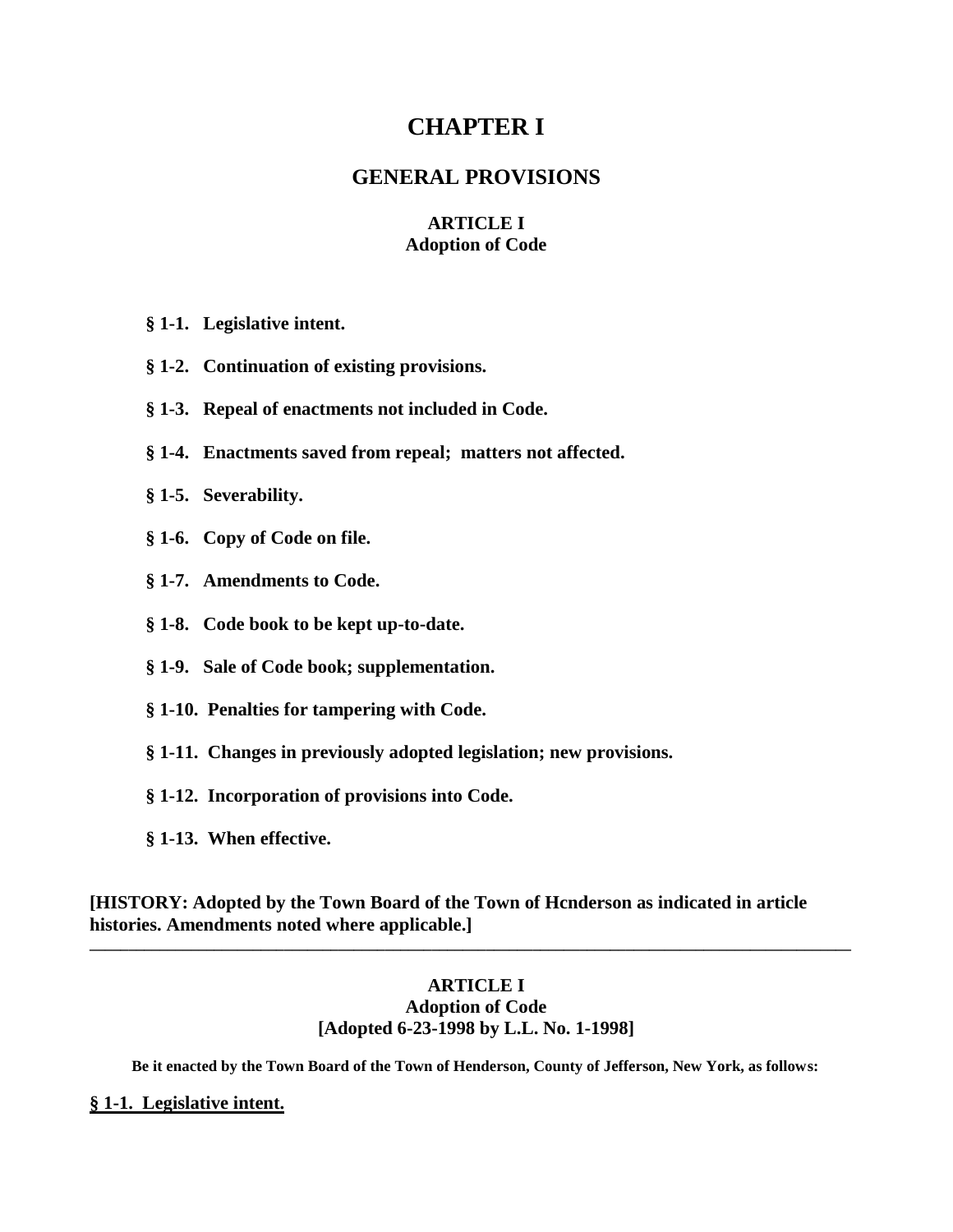**In accordance with Subdivision 3 of § 20 of the Municipal Home Rule Law, the local laws, ordinances and certain resolutions of the Town of Henderson, as codified by General Code Publishers Corp., and consisting of Chapters I through 150, together with an Appendix, shall be known collectively as the "Code of the Town of Henderson," hereafter termed the "Code." Wherever reference is made in any of the local laws, ordinances and resolutions contained in the "Code of the Town of Henderson" to any other local law, ordinance or resolution appearing in said Code, such reference shall be changed to the appropriate chapter title, chapter number, article number or section number appearing in the Code as if such local law, ordinance or resolution had been formally amended to so read.**

## **§ 1-2. Continuation of existing provisions.**

**The provisions of the Code, insofar as they are substantively the same as those of local laws, ordinances and resolutions in force immediately prior to the enactment of the Code by this local law, are intended as a continuation of such local laws, ordinances and resolutions and not as new enactments, and the effectiveness of such provisions shall date from the date of adoption of the prior local law, ordinance or resolution. All such provisions are hereby continued in full force and effect and are hereby reaffirmed as to their adoption by the Town Board of the Town of Henderson, and it is the intention of said Board that each such provision contained within the Code is hereby reaffirmed as it appears in said Code. Only such provisions of former local laws and ordinances as are omitted from this Code shall be deemed repealed or abrogated by the provisions of § 1-3 below.**

## **§ 1-3. Repeal of enactments not included in Code.**

**All local laws and ordinances of a general and permanent nature of the Town of Henderson in force on the date of the adoption of this local law and not contained in such Code or recognized and continued in force by reference therein are hereby repealed from and after the effective date of this local law.**

#### **§ 1-4. Enactments saved from repeal; matters not affected.**

**The repeal of local laws and ordinances provided for in § 1-3 of this local law shall not affect the following classes of local laws, ordinances, rights and obligations, which are hereby expressly saved from repeal:**

- **A. Any right or liability established, accrued or incurred under any legislative provision of the Town of Henderson prior to the effective date of this local law or any action or proceeding brought for the enforcement of such right or liability.**
- **B. Any offense or act committed or done before the effective date of this local law in violation of any legislative provision of the Town of Henderson or any penalty, punishment or forfeiture which may result therefrom.**
- **C. Any prosecution, indictment, action, suit or other proceeding pending or any judgment rendered prior to the effective date of this local law brought pursuant to any legislative provision of the Town of Henderson.**
- **D. Any franchise, license, right, easement or privilege heretofore granted or conferred by the Town of Henderson.**
- **E. Any local law or ordinance of the Town of Henderson providing for the laying out, opening, altering, widening, relocating, straightening, establishing grade, changing name, improvement, acceptance or vacation of any right-of-way, easement, street, road, highway, park or other public place within the Town of Henderson or any portion thereof.**
- **F. Any local law or ordinance of the Town of Henderson appropriating money or transferring funds, promising or guaranteeing the payment of money or authorizing the issuance and delivery of any bond of the Town of Henderson or other instruments or evidence of the town's indebtedness.**
- **G. Local laws or ordinances authorizing the purchase, sale, lease or transfer of property or any lawful contract or obligation.**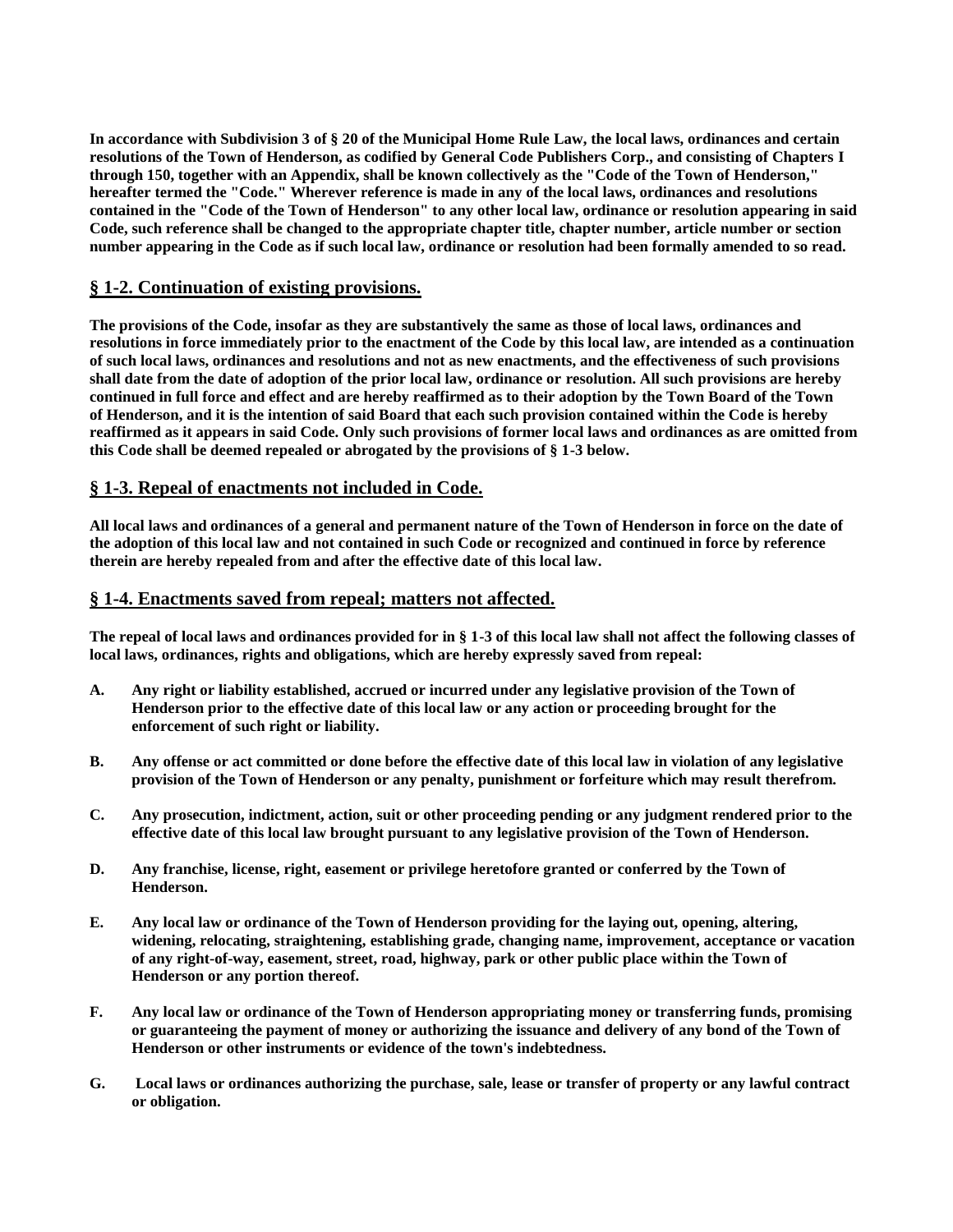- **H. The levy or imposition of special assessments or charges.**
- **I. The annexation or dedication of property.**
- **J. Any local law or ordinance relating to salaries and compensation.**
- **K. Any local law or ordinance amending the Zoning Map.**
- **L. Any local law or ordinance relating to or establishing a pension plan or pension fund for town employees.**
- **M. Any local law or ordinance or portion of a local law or ordinance establishing a specific fee amount for any license, permit or service obtained from the town.**
- **N. Any local law adopted subsequent to 9-10-1997.**

#### **§ 1-5. Severability.**

**If any clause, sentence, paragraph, section, article, chapter or part of this local law or of any local law, ordinance or resolution included in this Code now or through supplementation shall be adjudged by any court of competent jurisdiction to be invalid, such judgment shall not affect, impair or invalidate the remainder thereof but shall be confined in its operation to the clause, sentence, paragraph, section, article, chapter or part thereof directly involved in the controversy in which such judgment shall have been rendered.**

## **§ 1-6. Copy of Code on file.**

**A copy of the Code, in loose-leaf form, has been filed in the office of the Town Clerk of the Town of Henderson and shall remain there for use and examination by the public until final action is taken on this local law; and, if this local law shall be adopted, such copy shall be certified by the Town Clerk of the Town of Henderson by impressing thereon the Seal of the town, and such certified copy shall remain on file in the office of said Town Clerk to be made available to persons desiring to examine the same during all times while said Code is in effect. The enactment and publication of this local law, coupled with the availability of a copy of the Code for inspection by the public, shall be deemed, held and considered to be due and legal publication of all provisions of the Code for all purposes.**

#### **§ 1-7. Amendments to Code.**

**Any and all additions, deletions, amendments or supplements to any of the local laws, ordinances and resolutions known collectively as the "Code of the Town of Henderson" or any new local laws, ordinances or resolutions, when enacted or adopted in such form as to indicate the intention of the Town Board to be a part thereof, shall be deemed to be incorporated into such Code so that reference to the Code shall be understood and intended to include such additions, deletions, amendments or supplements. Whenever such additions, deletions, amendments or supplements to the Code shall be enacted or adopted, they shall thereafter be printed and, as provided hereunder, inserted in the loose-leaf book containing said Code as amendments and supplements thereto. Nothing contained in this local law shall affect the status of any local law, ordinance or resolution contained herein, and such local laws, ordinances or resolutions may be amended, deleted or changed from time to time as the Town Board deems desirable.**

# **§ 1-8. Code book to be kept up-to-date.**

**It shall be the duty of the Town Clerk to keep up-to-date the certified copy of the book containing the Code of the Town of Henderson required to be filed in the office of the Town Clerk for use by the public. All changes in said Code and all local laws, ordinances and resolutions adopted by the Town Board subsequent to the enactment of this local law in such form as to indicate the intention of said Board to be a part of said Code shall, when finally enacted or adopted, be included therein by temporary attachment of copies of such changes, local laws, ordinances or resolutions until such changes, local laws, ordinances or resolutions are printed as supplements to said Code book, at which time such supplements shall be inserted therein.**